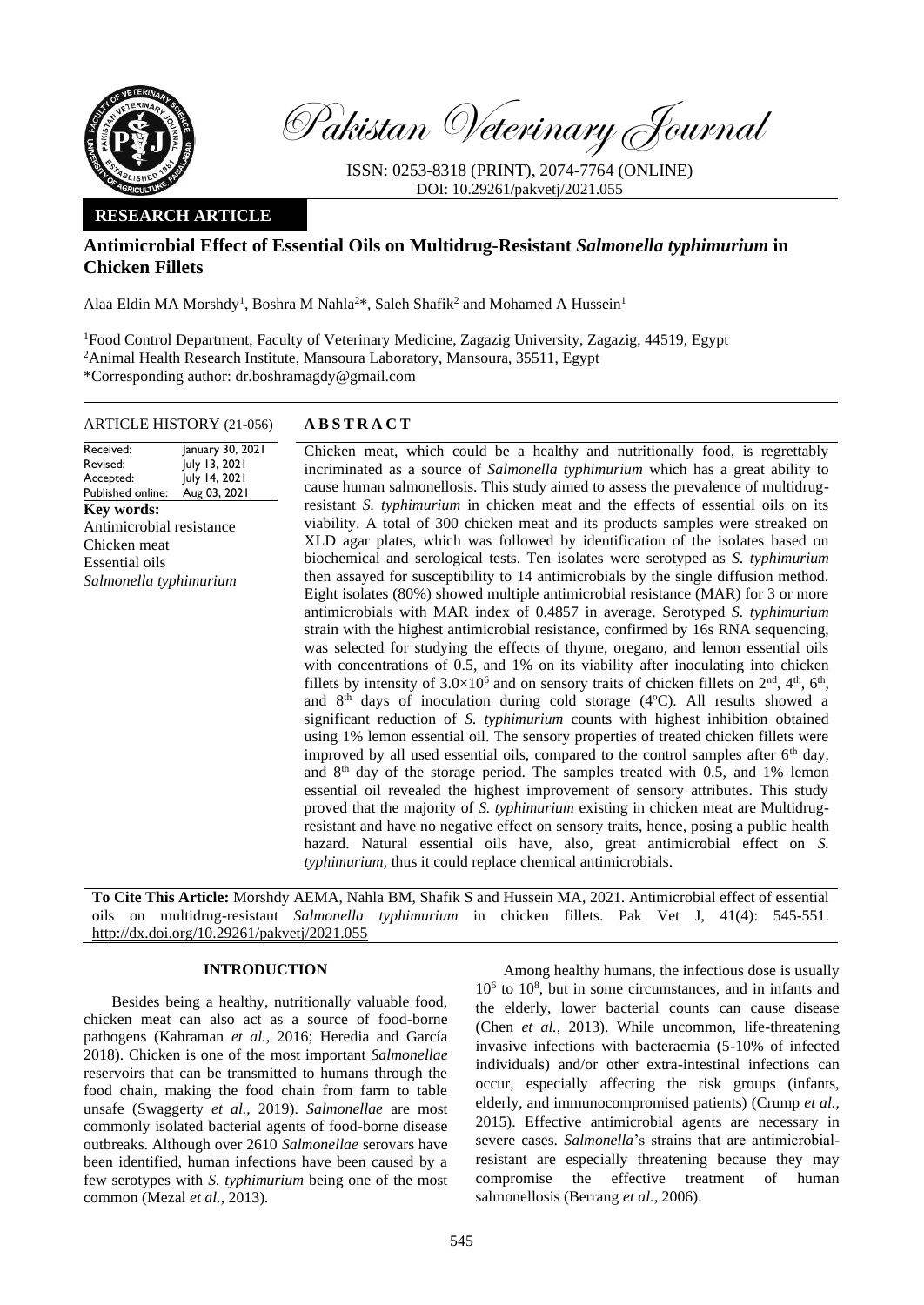Multidrug-resistant *S. typhimurium* rose and became a significant health concern. One of the contributing factors to the widespread emergence of multidrugresistant *S. typhimurium* has been the indiscriminate prophylactic and therapeutic use of antimicrobials in food animal[s \(Angulo](https://paperpile.com/c/e3NEDd/W5J32) *et al.,* 2004).

Reducing antibiotic use and developing natural, safe, sustainable intervention strategies, such as, the use of essential oils (EOs), might help to stem antibiotic resistance. Essential oils are aromatic oily liquids obtained from plants having diverse components with antimicrobial activity, notably phenolic compounds. EOs' antimicrobial activity has been investigated successfully *in vitro* against various gram-positive and gram-negative pathogens, including *S. typhimurium* [\(Burt, 2004\).](https://paperpile.com/c/e3NEDd/s8uro)

Misuse of antimicrobials in humans and animals is a major health concern in Egypt, resulting in the emergence of multidrug-resistant serotype of *Salmonella*. The current research was therefore intended to investigate the prevalence of multidrug-resistant *S. typhimurium* being one of the most frequently isolated *Salmonella* serovars from chicken meat and its products with a trial to control using essential oils.

## **MATERIALS AND METHODS**

**Collection of Samples:** Total 300 samples of chicken cuts (raw thigh, frozen thigh, raw breast, and frozen breast), chicken giblets (gizzard, liver, and heart), and chicken products (pane, luncheon, and burger) were collected. Thirty samples from each category were collected from different poultry shops, and supermarkets having different sanitation levels in Mansoura city, Egypt. The collected samples were packed, identified, transferred immediately as possible in an icebox, and processed in the Laboratory of Animal Health Research Institute, Mansoura lab.

**Isolation and Identification of** *S. typhimurium***:** *S. typhimurium* was isolated and identified according to the established protocols [\(Lapage, 1976; Vassiliadis, 1983;](https://paperpile.com/c/e3NEDd/kB1T8+jXXVJ+0Q27Y)  [Popoff](https://paperpile.com/c/e3NEDd/kB1T8+jXXVJ+0Q27Y) *et al.,* 1997). All samples were streaked on XLD agar plates. Suspected isolates of *Salmonella* were biochemically identified then Serotyped according to Kauffman White scheme for the determination of Somatic (O) and flagellar (H) antigens using *Salmonella* antiserum (DENKA SEIKEN Co., Japan).

**Antimicrobial resistance profile and 16S rRNA gene sequencing:** The single diffusion method for *S. typhimurium* was used for antimicrobial susceptibility (Srivani, 2011). Sensitivity discs with variable concentrations were used to determine the susceptibility of the isolated *S. typhimurium* strains (Oxoid Limited, Basingstoke, Hampshire, UK). Multiple Antibiotic Resistance (MAR) index for each strain was determined as following [\(Singh](https://paperpile.com/c/e3NEDd/be6U1) *et al.,* 2010):

MAR index = No. of resistance / Total No. of tested antibiotics

*S. typhimurium* strain with the highest antimicrobial resistance was selected for molecular confirmation by performing 16S rRNA gene sequencing. 16S rRNA gene

of selected isolate was amplified using the universal primers 27f and 1492r (Goda *et al.,* 2010). Amplicons of 16S rRNA amplification (~1500 bp) were sequenced and submitted to NCBI for obtaining GenBank accession number. The sequence was subjected to online software CLUSTAL O (1.2.4) for sequence alignment and the aligned sequence was processed to draw the phylogenetic tree.

**Preparation of samples, essential oils, and** *S. typhimurium* **strain for studying the antibacterial effect of different essential oils on** *S. typhimurium***:** Approximately, 3.5 Kg of chicken fillet samples were divided into 7 groups, and 5 samples represented each group (100g for each). The first group was prepared as control (Untreated group) and the other 6 groups were treated individually with thyme, oregano, and lemon essential oils at two concentrations (0.5 and 1%). The tested essential oils were obtained in pure form from the Faculty of Agriculture, Benha University.

The molecularly confirmed strain of *S. typhimurium* (MNTAH1) in this study with MK680211.1 accession number was grown on XLD agar plates. Accurately, five colonies of the tested strain were picked up and inoculated into tubes containing 0.1% sterile peptone water (5 mL) and incubated at 37°C for 24 h from which dilutions up to 10<sup>7</sup> were prepared. Further, such dilutions were cultivated on XLD plates to determine the cell concentration. The cell count was adjusted to  $3 \times 10^6$  cfu/ mL by tube dilution method (Kantachote and Charernjiratrakul, 2008). Such count was used as an infective dose inoculated into chicken fillet samples.

**Inoculation of chicken fillets with** *S. typhimurium***:** At room temperature  $(25^{\circ}C)$ , the fillet samples were dipped in 150 mL of sterile peptone water (0.1%) containing *S. typhimurium* at a dose of  $3\times10^6$  cfu/ mL for 15 min. After dipping, the fillet samples were kept at room temperature for 30 minutes to allow attachment and absorption of bacteria (Tassou [and Nychas,](http://paperpile.com/b/e3NEDd/u2KX7) 1995). *S. typhimurium* was enumerated to get the initial load before dipping in the prepared essential oils.

The inoculated samples with known *S. typhimurium* count  $(3\times10^6)$  were divided into 7 groups (100 gm of each). All the control and treated groups were dipped at room temperature (25ºC) for 30 minutes then removed and properly packed in polythene bags, labelled, cold stored at  $4\pm1$ °C in refrigerator, and subjected to bacteriological and sensory examinations. Sensory evaluation (overall acceptability) and *S. typhimurium* counts were conducted at 0, 2, 4, 6, and 8 days. Actually, the experiment was performed 5 times for each trial.

**Sensory Evaluation:** The examined samples of chicken fillets were analysed for the quantification of the final sensory profile according to procedures of the World's Poultry Science Association (1987). Five trained panellists applied the proposed organoleptic method of raw chicken meat analysis. The different attributes were quantified on a rating scale from 1 to 3. The sensory evaluation was performed in the form of External aspect (Slime), odour, colour, and muscular elasticity, where samples from different treatments were randomly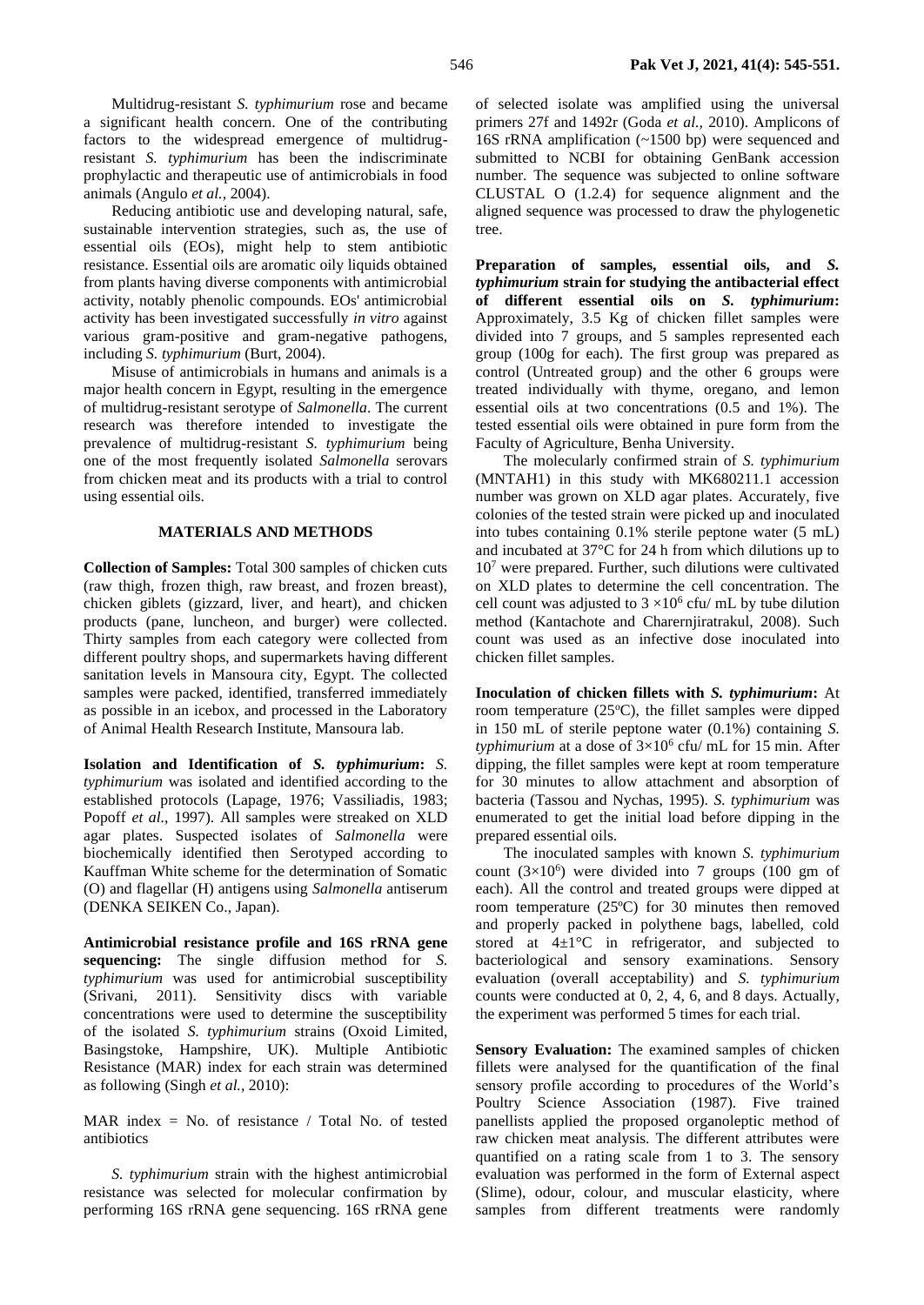subjected to judgment by 5 trained panellists. Overall impression was judged where 1-4 corresponded to ''Unacceptable", 4-8 to ''Acceptable", and 8-12 to "Excellent". Each mark was described in the supplementary materials. Differences between the variables were tested for significance by one-way ANOVA with Tukey's post-test using SPSS ver. 25. Differences at P<0.05 were significant.

### **RESULTS**

The results of present study showed that the *S. typhimurium* harbours in all different chicken cuts and products, except frozen breast, heart, and burger. The obtained results in Table 1 revealed that examination of raw chicken thigh, frozen raw chicken thigh, raw chicken breast, raw chicken gizzard, raw chicken liver, chicken pane, and chicken luncheon appeared to harbour *S. typhimurium* with percentages of 10, 3.33, 3.33, 6.67, 3.33, 3.33 and 3.33%, respectively. *S. typhimurium* was not found in each of frozen raw chicken breast, raw chicken heart, and chicken burger.

**Table 1:** Incidence of isolated *S. typhimurium* strains from the examined chicken meat and its products samples.

|               | Incidence of S. typhimurium                        |           |               |  |  |  |  |
|---------------|----------------------------------------------------|-----------|---------------|--|--|--|--|
| Samples       | Number of                                          | Number of | Percentage of |  |  |  |  |
|               | examined samples positive samples positive samples |           |               |  |  |  |  |
| Raw thigh     | 30                                                 |           | 10%           |  |  |  |  |
| Frozen thigh  | 30                                                 |           | 3.33%         |  |  |  |  |
| Raw breast    | 30                                                 |           | 3.33%         |  |  |  |  |
| Frozen breast | 30                                                 |           |               |  |  |  |  |
| Gizzard       | 30                                                 | 2         | 6.67%         |  |  |  |  |
| Liver         | 30                                                 |           | 3.33%         |  |  |  |  |
| <b>Heart</b>  | 30                                                 |           |               |  |  |  |  |
| Pane          | 30                                                 |           | 3.33%         |  |  |  |  |
| Luncheon      | 30                                                 |           | 3.33%         |  |  |  |  |
| Burger        | 30                                                 |           |               |  |  |  |  |
| Total         | 300                                                | 10        | 3.33%         |  |  |  |  |

**Table 2:** Antimicrobial susceptibility of *S. typhimurium* strains isolated from the examined chicken meat and its products samples (n=10)

|                        | Susceptible |    | Resistant |     |  |
|------------------------|-------------|----|-----------|-----|--|
| Antimicrobial agents   | No          | ℅  | No        | ℅   |  |
| Streptomycin (S)       |             |    | 10        | 100 |  |
| Erythromycin (E)       |             |    | 10        | 100 |  |
| Norocillin (NO)        |             | 20 | 8         | 80  |  |
| Cephalothin (CN)       | 3           | 30 |           | 70  |  |
| Penicillin G (P)       | 3           | 30 |           | 70  |  |
| Nalidixic acid (NA)    |             | 40 |           | 60  |  |
| Cephradine (CE)        | 5           | 50 |           | 50  |  |
| Sulphamethoxazol (SXT) | 6           | 60 |           | 40  |  |
| Clindamycin (CL)       | 6           | 60 |           | 40  |  |
| Tetracycline (T)       | 8           | 80 |           | 20  |  |
| Ampicillin (AM)        | 8           | 80 |           | 20  |  |
| Amikacin (AK)          | 9           | 90 |           | 10  |  |
| Doxycycline (DO)       | 9           | 90 |           | 10  |  |
| Gentamicin (G)         | 9           | 90 |           | 10  |  |

The isolated 10 *S. typhimurium* strains were assayed for susceptibility to 14 antimicrobials as displayed in Table 2. The antimicrobial resistance percentages for the *S. typhimurium* isolates were the highest for streptomycin and erythromycin (100% each) followed by norocillin (80%), cephalothin (70%), penicillin G (70%), nalidixic acid (60%), cephradine (50%), sulfamethoxazole (40%), clindamycin (40%), tetracycline (20%), ampicillin (20%), amikacin (10%), doxycycline (10%) and gentamicin (10%) as shown in Table 3.

Out of *S. typhimurium* 10 isolates, 8 (80%) showed multiple antimicrobial resistance (MAR) for 3 or more antimicrobials. It was cleared that the MAR index ranged from 1 to 0.143 with an average of 0.4857.

Sequencing results of the 16S rRNA gene amplicons from the selected highly resistant *S. typhimurium* isolate demonstrated 99.8% identity with *S. typhimurium* strain MNTAH1 which published under MK680211.1 accession number in GenBank and the phylogenetic tree was shown in Fig. 1.

The antibacterial activity of thyme, oregano, and lemon essential oils (0.5%) on viability of *S. typhimurium* inoculated into chicken fillets by intensity of  $3.0 \times 10^6$ . At the control group, *S. typhimurium* counts were 2.92×10<sup>6</sup> ,  $2.84 \times 10^6$ ,  $2.79 \times 10^6$ , and  $2.76 \times 10^6$  cfu/g with reduction percentages of 2.7, 5.3, 7 and 8% after  $2<sup>nd</sup>$  day,  $4<sup>th</sup>$  day,  $6<sup>th</sup>$ day, and 8<sup>th</sup> day of inoculation, respectively. By using 0.5% thyme essential oil, *S. typhimurium* counts were 2.16×10<sup>6</sup>, 1.31×10<sup>6</sup>, 6.62×10<sup>5</sup>, and 4.17×10<sup>4</sup> cfu/g with reduction percentages of 28, 56.33, 77.93, and 98.61% after  $2<sup>nd</sup>$  day,  $4<sup>th</sup>$  day,  $6<sup>th</sup>$  day, and  $8<sup>th</sup>$  day of inoculation, respectively. While, by using 0.5% oregano essential oil, S. typhimurium counts were  $1.44 \times 10^6$ ,  $7.98 \times 10^5$ , and  $9.63 \times 10^3$  cfu/g with reduction percentages of 52, 73.4, and 99.7 after  $2<sup>nd</sup>$  day,  $4<sup>th</sup>$  day, and  $6<sup>th</sup>$  day of inoculation, respectively, but the count of *S. typhimurium* was not detected after  $8<sup>th</sup>$  day. By using 0.5% lemon essential oil, *S. typhimurium* counts were  $9.81 \times 10^5$ , and  $4.49 \times 10^4$  cfu/g with reduction percentages of 67.3 and 98.5% after 2nd day, and 4<sup>th</sup> day of inoculation, respectively, but the counts of *S. typhimurium* were not detected after  $6<sup>th</sup>$  day, and 8th day as shown in Table 4.

The antibacterial activity of thyme, oregano, and lemon essential oils (1%) on viability of *S. typhimurium* inoculated into chicken fillets by intensity of  $3.0 \times 10^6$ . At the control group, *S. typhimurium* counts were 2.92×10<sup>6</sup> ,  $2.84 \times 10^6$ ,  $2.79 \times 10^6$ , and  $2.76 \times 10^6$  cfu/g with reduction percentages of 2.7, 5.3, 7, and 8 after  $2<sup>nd</sup>$  day,  $4<sup>th</sup>$  day,  $6<sup>th</sup>$ day, and 8th day of inoculation, respectively. By using 1% thyme essential oil, *S. typhimurium* counts were 1.95×10<sup>6</sup> ,  $5.21 \times 10^5$ , and  $1.73 \times 10^4$  cfu/g with reduction percentages of 35, 82.6, and 99.4% after  $2<sup>nd</sup>$  day,  $4<sup>th</sup>$  day, and  $6<sup>th</sup>$  day of inoculation, respectively, but the count of *S. typhimurium* was not detected after 8<sup>th</sup> day. While, by using 1% oregano essential oil, *S. typhimurium* counts were  $8.53 \times 10^5$ , and  $6.07 \times 10^4$  cfu/g with reduction percentages of 71.6, and 98 after  $2<sup>nd</sup>$  day, and  $4<sup>th</sup>$  day of inoculation, respectively, but the counts of *S. typhimurium* were not detected after  $6<sup>th</sup>$  day, and  $8<sup>th</sup>$  day. By using 1% lemon essential oil, *S. typhimurium* counts were  $7.12 \times 10^4$ , and  $1.30\times10^{3}$  cfu/g with reduction percentages of 97.6%, and 99.9% after 2nd day, and 4th day of inoculation, respectively, but the counts of *S. typhimurium* were not detected after 6<sup>th</sup> day, and 8<sup>th</sup> day as shown in Table 5.

The results showed the sensory properties of different treated chicken fillets samples during cold storage (4 ºC) were improved by using both 0.5 and 1% concentrations of thyme, oregano, and lemon essential oils, compared to the control samples after  $6<sup>th</sup>$  day, and  $8<sup>th</sup>$  day of the storage period. The samples treated with 0.5 and 1% lemon essential oil revealed the highest improvement of sensory attributes, while the samples treated with 1% oregano essential oil demonstrated the lowest one as shown in Table 6.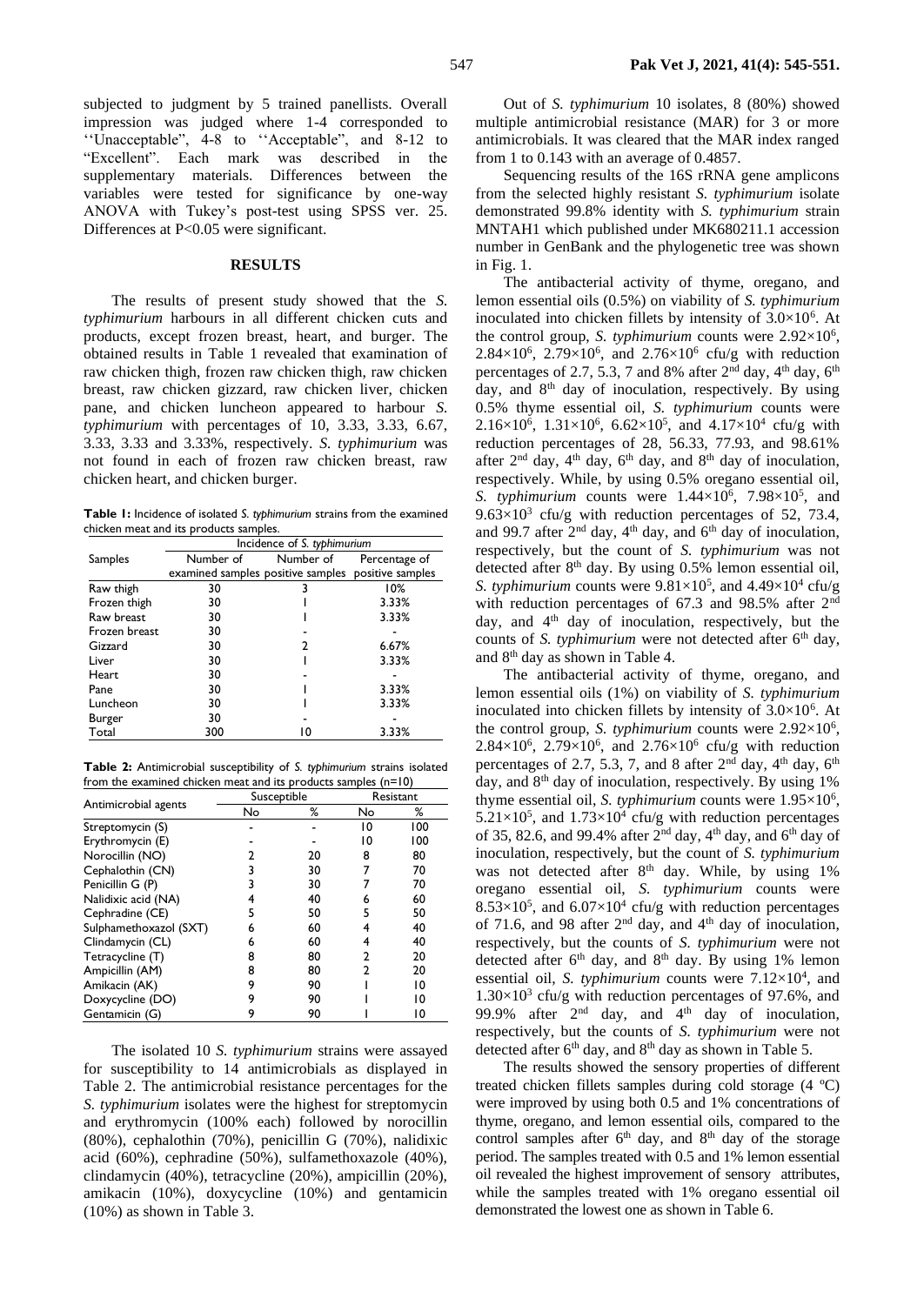**Table 3:** Antimicrobial resistance profile of *S. typhimurium* strains isolated from the examined chicken meat and its products samples (n=10)

| able 3: Antimicropial resistance profile of 5. typhimurium strains isolated from the examined chicken meat and its products samples (n–10) |                    |                                                    |           |  |  |  |  |
|--------------------------------------------------------------------------------------------------------------------------------------------|--------------------|----------------------------------------------------|-----------|--|--|--|--|
| No                                                                                                                                         | Salmonella strains | Antimicrobial resistance profile                   | MAR index |  |  |  |  |
|                                                                                                                                            | S. typhimurium     | S, E, NO, CN, P, NA, CE, SXT, CL, T, AM, AK, DO, G |           |  |  |  |  |
|                                                                                                                                            | S. typhimurium     | S, E, NO, CN, P, NA, CE, SXT, CL, T, AM            | 0.786     |  |  |  |  |
|                                                                                                                                            | S. typhimurium     | S, E, NO, CN, P, NA, CE, SXT, CL                   | 0.643     |  |  |  |  |
|                                                                                                                                            | S. typhimurium     | S, E, NO, CN, P, NA, CE, SXT, CL                   | 0.643     |  |  |  |  |
|                                                                                                                                            | S. typhimurium     | S, E, NO, CN, P, NA, CE                            | 0.500     |  |  |  |  |
| 6                                                                                                                                          | S. typhimurium     | S, E, NO, CN, P, NA                                | 0.428     |  |  |  |  |
|                                                                                                                                            | S. typhimurium     | S, E, NO, CN, P                                    | 0.357     |  |  |  |  |
| 8                                                                                                                                          | S. typhimurium     | S, E, NO                                           | 0.214     |  |  |  |  |
| 9                                                                                                                                          | S. typhimurium     | S. E                                               | 0.143     |  |  |  |  |
| 10                                                                                                                                         | S. typhimurium     | S, E                                               | 0.143     |  |  |  |  |
|                                                                                                                                            |                    | 0.4857<br>Average                                  |           |  |  |  |  |

S: Streptomycin, P: Penicillin-G, CL: Clindamycin, E: Erythromycin, NA: Nalidixic acid, T: Tetracycline, NO: Norocillin, CE: Cephradine, AM: Ampicillin, CN: Cephalothin, SXT: Sulphamethoxazol, AK: Amikacin, DO: Doxycycline, G: Gentamicin, MAR: Multiple Antibiotic Resistance.

**Table 4:** Antibacterial activity of various essential oils (0.5%) on the viability of *S. typhimurium* inoculated into chicken fillets by intensity of 3.0×10<sup>6</sup>  $(n=5)$ 

| Treatment           | Control                                      |     | Thvme oil                                    |                          | Oregano oil                                          |       | Lemon oil                                    |                          |
|---------------------|----------------------------------------------|-----|----------------------------------------------|--------------------------|------------------------------------------------------|-------|----------------------------------------------|--------------------------|
| Storage time        | Count                                        | R % | Count                                        | R %                      | Count                                                | R %   | Count                                        | R %                      |
| Zero time           | $3.0\times10^{6}$ ± 0.28 $\times10^{6}$      | --  | $3.0\times10^{6}$ ± 0.28 $\times10^{6}$      | $\overline{\phantom{a}}$ | $3.0\times10^{6}$ ± 0.28 $\times10^{6}$ <sup>a</sup> | --    | $3.0\times10^{6}$ ± 0.28 $\times10^{6a}$     | $\overline{\phantom{a}}$ |
| $2nd$ day           | $2.92 \times 10^{6} \pm 0.25 \times 10^{6}$  | 2.7 | $2.16 \times 10^{6} \pm 0.19 \times 10^{6}$  | 28.00                    | $1.44 \times 10^{6} \pm 0.15 \times 10^{6a}$         | 52.0  | $9.81 \times 10^{5} \pm 1.46 \times 10^{5c}$ | 67.3                     |
| 4 <sup>th</sup> day | $2.84 \times 10^{6} \pm 0.22 \times 10^{6}$  | 5.3 | $1.31 \times 10^{6} \pm 0.14 \times 10^{6a}$ | 56.33                    | $7.98 \times 10^{5} \pm 1.32 \times 10^{5d}$         | 73.4  | $4.49\times10^{4}$ ± 0.70 $\times10^{4}$ c   | 98.5                     |
| $6th$ day           | $2.79 \times 10^{6} \pm 0.23 \times 10^{6a}$ | 7.0 | $6.62 \times 10^{5} \pm 1.05 \times 10^{6}$  | 77.93                    | $9.63 \times 10^{3} \pm 1.57 \times 10^{3c}$         | 99.7  | <b>ND</b>                                    | $- -$                    |
| $8th$ day           | $2.76 \times 10^6 \pm 0.18 \times 10^{6a}$   | 8.0 | $4.17\times10^{4}$ ± 0.82 $\times10^{6}$     | 98.61                    | ND                                                   | $- -$ | <b>ND</b>                                    | --                       |
|                     |                                              |     | R %= Reduction %                             |                          | D= Not detected                                      |       |                                              |                          |

Table 5: Antibacterial activity of various essential oils (1%) on viability of S. typhimurium inoculated into chicken fillets by intensity of 3.0×10<sup>6</sup> (n=5).

| Treatment    | Control                                      |        | Thyme oil                                    |        | Oregano oil                                 |        | Lemon oil                                   |        |
|--------------|----------------------------------------------|--------|----------------------------------------------|--------|---------------------------------------------|--------|---------------------------------------------|--------|
| Storage time | Count                                        | R %    | Count                                        | R %    | Count                                       | R %    | Count                                       | R %    |
| Zero time    | $3.0\times10^{6}$ ± 0.28 $\times10^{6}$      | ------ | $3.0\times10^{6}$ ± 0.28 $\times10^{6}$      | ------ | $3.0 \times 10^{6} \pm 0.28 \times 10^{a}$  | ------ | $3.0\times10^{6}$ ± 0.28 $\times10^{a}$     | ------ |
| $2nd$ day    | $2.92 \times 10^{6} \pm 0.25 \times 10^{6}$  | 2.7    | $1.95 \times 10^{6} \pm 0.17 \times 10^{6a}$ | 35.0   | $8.53 \times 10^{5} \pm 1.64 \times 10^{d}$ | 71.6   | $7.12\times10^{4}$ ±1.39×10 <sup>c</sup>    | 97.6   |
| $4th$ day    | $2.84 \times 10^{6} \pm 0.22 \times 10^{6}$  | 5.3    | $5.21 \times 10^{5} \pm 0.80 \times 10^{5c}$ | 82.6   | $6.07 \times 10^{4} \pm 0.54 \times 10^{c}$ | 98.0   | $1.30 \times 10^{3} \pm 0.11 \times 10^{3}$ | 99.9   |
| $6th$ day    | $2.79 \times 10^{6} \pm 0.23 \times 10^{6a}$ | 7.0    | $1.73 \times 10^{4} \pm 0.16 \times 10^{4a}$ | 99.4   | ND.                                         | ------ | ND.                                         | ------ |
| $8th$ day    | $2.76 \times 10^{6} \pm 0.18 \times 10^{6a}$ | 8.0    | ND                                           | ------ | <b>ND</b>                                   | ------ | <b>ND</b>                                   | ------ |
|              |                                              |        |                                              |        | R %= Reduction % ND= Not detected           |        |                                             |        |

| Treatments       |                   | External aspect             | Odor                        | Color                       | Muscular elasticity Overall Score |                              | Sensorial Quality |
|------------------|-------------------|-----------------------------|-----------------------------|-----------------------------|-----------------------------------|------------------------------|-------------------|
|                  |                   | (3)                         | (3)                         | (3)                         | (3)                               | (12)                         |                   |
|                  | 0 Time            | 3±0 <sup>a</sup>            | 3±0 <sup>a</sup>            | 3±0 <sup>a</sup>            | 3±0 <sup>a</sup>                  | $12 \pm 0^a$                 | Excellent         |
|                  | $2^{nd}$ D        | $2.8 \pm 0.2$               | $2.8 \pm 0.2$               | $3\pm0$ <sup>b</sup>        | $2.8 \pm 0.2$ <sup>a</sup>        | $11.4 \pm 0.4$ <sup>c</sup>  | Excellent         |
| Control          | 4 <sup>th</sup> D | $2.4 \pm 0.24$              | $2.2 \pm 0.2$               | $2.6 \pm 0.24$              | $2.4 \pm 0.24$ <sup>a</sup>       | 9.6 $\pm$ 0.4 $b$            | Excellent         |
|                  | $6th$ D           | $1.6 \pm 0.24$ <sup>a</sup> | $1.6 \pm 0.24$ <sup>a</sup> | $2\pm0$ <sup>b</sup>        | $1.8 \pm 0.2$ <sup>a</sup>        | 7±0.32 <sup>a</sup>          | Acceptable        |
|                  | 8 <sup>th</sup> D | $1 \pm 0^a$                 | $1 \pm 0^a$                 | $1.4 \pm 0.24$ <sup>a</sup> | $1 \pm 0^a$                       | $4.4 \pm 0.24$ <sup>a</sup>  | Acceptable        |
|                  | 0 Time            | 3±0 <sup>a</sup>            | 3±0 <sup>a</sup>            | 3±0 <sup>a</sup>            | 3±0 <sup>a</sup>                  | 12±0 <sup>a</sup>            | Excellent         |
|                  | 2 <sup>nd</sup> D | 3±0 <sup>d</sup>            | $2.6 \pm 0.24$              | $3\pm0$ <sup>b</sup>        | 3±0 <sup>b</sup>                  | $11.6 \pm 0.24$ <sup>d</sup> | Excellent         |
| 0.5% Thyme oil   | 4 <sup>th</sup> D | 3±0 <sup>d</sup>            | $2.4 \pm 0.24$ <sup>c</sup> | 3±0°                        | 3±0 <sup>d</sup>                  | $11.4 \pm 0.24$ <sup>d</sup> | Excellent         |
|                  | 6 <sup>th</sup> D | 3±0 <sup>d</sup>            | $2.2 \pm 0.37$ c            | 3±0 <sup>e</sup>            | $2.8 \pm 0.2$ <sup>e</sup>        | $11 \pm 0.55$ <sup>e</sup>   | Excellent         |
|                  | $8th$ D           | $2.6 \pm 0.24$              | $1.2 \pm 0.2^{\circ}$       | $2.2 \pm 0.2$               | $2.4 \pm 0.24$ <sup>e</sup>       | $8.4 \pm 0.4$ <sup>d</sup>   | Excellent         |
|                  | 0 Time            | 3±0 <sup>a</sup>            | 3±0 <sup>a</sup>            | 3±0 <sup>a</sup>            | 3±0 <sup>a</sup>                  | $12 \pm 0^a$                 | Excellent         |
|                  | 2 <sup>nd</sup> D | $2.6 \pm 0.24$              | $2.6 \pm 0.24^{b}$          | $3\pm0^{b}$                 | 3±0 <sup>b</sup>                  | $11.2 \pm 0.2^b$             | Excellent         |
| 0.5% Oregano oil | 4 <sup>th</sup> D | $2.2 \pm 0.37$ <sup>b</sup> | $2.4 \pm 0.24$              | 3±0°                        | 3±0 <sup>d</sup>                  | $10.6 \pm 0.6$ <sup>c</sup>  | Excellent         |
|                  | 6 <sup>th</sup> D | $1.8 \pm 0.37$ <sup>b</sup> | $2\pm0.32^{b}$              | 3±0 <sup>e</sup>            | $2.8 \pm 0.2$ <sup>e</sup>        | $9.6 \pm 0.6$ <sup>d</sup>   | Excellent         |
|                  | 8 <sup>th</sup> D | $1.2 \pm 0.2^{\circ}$       | $1.4\pm0.24$ <sup>c</sup>   | $2.2 \pm 0.2$               | $2.4 \pm 0.24$ <sup>e</sup>       | $7.2 \pm 0.37$ c             | Acceptable        |
|                  | 0 Time            | 3±0 <sup>a</sup>            | 3±0 <sup>a</sup>            | 3±0 <sup>a</sup>            | 3±0 <sup>a</sup>                  | 12±0 <sup>a</sup>            | Excellent         |
|                  | $2^{nd}$ D        | 3±0 <sup>d</sup>            | 3±0 <sup>d</sup>            | $2.6 \pm 0.24$ <sup>a</sup> | 3±0 <sup>b</sup>                  | $11.6 \pm 0.24$ <sup>d</sup> | Excellent         |
| 0.5% Lemon oil   | 4 <sup>th</sup> D | 3±0 <sup>d</sup>            | 3±0 <sup>d</sup>            | $2.6 \pm 0.24$              | $2.8 \pm 0.2$                     | $11.4 \pm 0.24$ <sup>d</sup> | Excellent         |
|                  | 6 <sup>th</sup> D | 3±0 <sup>d</sup>            | 3±0 <sup>d</sup>            | $2.4 \pm 0.24$              | $2.6 \pm 0.24$ <sup>d</sup>       | $11 \pm 0.32$ <sup>e</sup>   | Excellent         |
|                  | $8th$ D           | $2.8 \pm 0.2$ <sup>d</sup>  | $2.6 \pm 0.24$ <sup>d</sup> | $1.6 \pm 0.24$              | $2.4 \pm 0.4$ <sup>e</sup>        | 9.4 $\pm$ 0.5 $e$            | Excellent         |
|                  | 0 Time            | 3±0 <sup>a</sup>            | 3±0 <sup>a</sup>            | 3±0 <sup>a</sup>            | 3±0 <sup>a</sup>                  | 12±0 <sup>a</sup>            | Excellent         |
|                  | 2 <sup>nd</sup> D | $3\pm0$ <sup>d</sup>        | $2.4 \pm 0.24$ <sup>a</sup> | $3\pm0^{b}$                 | $2.8 \pm 0.2$ <sup>a</sup>        | $11.2 \pm 0.37$ <sup>b</sup> | Excellent         |
| 1%               | $4th$ D           | 3±0 <sup>d</sup>            | $2 \pm 0.32$ <sup>a</sup>   | 3±0°                        | $2.6 \pm 0.24$                    | $10.6 \pm 0.4$ <sup>c</sup>  | Excellent         |
| Thyme oil        | 6 <sup>th</sup> D | $2.8 \pm 0.2$               | $1.6 \pm 0.24$ <sup>a</sup> | $2.8 \pm 0.2$ <sup>d</sup>  | $2.2 \pm 0.37$ <sup>b</sup>       | $9.4 \pm 0.51$ <sup>c</sup>  | Excellent         |
|                  | 8 <sup>th</sup> D | $2.6 \pm 0.24$ <sup>c</sup> | $1 \pm 0^a$                 | $2.2 \pm 0.2$               | $1.8 \pm 0.2^{b}$                 | $7.6 \pm 0.51$ <sup>c</sup>  | Acceptable        |
|                  | 0 Time            | 3±0 <sup>a</sup>            | 3±0 <sup>a</sup>            | 3±0 <sup>a</sup>            | 3±0 <sup>a</sup>                  | $12 \pm 0^a$                 | Excellent         |
|                  | $2^{nd}$ D        | $2.4 \pm 0.24$ <sup>a</sup> | $2.6 \pm 0.24$              | $2.6 \pm 0.4$ <sup>a</sup>  | 3±0 <sup>b</sup>                  | $10.6 \pm 0.51$ <sup>a</sup> | Excellent         |
| 1% Oregano oil   | 4 <sup>th</sup> D | $2 \pm 0.32$ <sup>a</sup>   | $2.2 \pm 0.2$               | $2 \pm 0.45$ <sup>a</sup>   | $2.8 \pm 0.2$                     | $9 \pm 0.45$ <sup>a</sup>    | Excellent         |
|                  | 6 <sup>th</sup> D | $1.8 \pm 0.37$ <sup>b</sup> | $1.6 \pm 0.24$ <sup>a</sup> | $1.8 \pm 0.2$ <sup>a</sup>  | $2.4 \pm 0.24$                    | $7.6 \pm 0.51$               | Acceptable        |
|                  | 8 <sup>th</sup> D | $1.2 \pm 0.2^{\circ}$       | $1.2 \pm 0.2^{\text{b}}$    | $1.6 \pm 0.24$              | $2.2 \pm 0.2$ <sup>d</sup>        | $6.2 \pm 0.2$                | Acceptable        |
|                  | 0 Time            | 3±0 <sup>a</sup>            | 3±0 <sup>a</sup>            | 3±0 <sup>a</sup>            | 3±0 <sup>a</sup>                  | $12 \pm 0^a$                 | Excellent         |
|                  | 2 <sup>nd</sup> D | $3\pm0$ <sup>d</sup>        | 3±0 <sup>d</sup>            | $2.6 \pm 0.24$ <sup>a</sup> | 3±0 <sup>b</sup>                  | $11.6 \pm 0.24$ <sup>d</sup> | Excellent         |
| 1%               | 4 <sup>th</sup> D | $3\pm0$ <sup>d</sup>        | 3±0 <sup>d</sup>            | $2.6 \pm 0.24$              | $2.8 \pm 0.2$                     | $11.4 \pm 0.24$ <sup>d</sup> | Excellent         |
| Lemon oil        | $6th$ D           | 3±0 <sup>d</sup>            | 3±0 <sup>d</sup>            | $2.4 \pm 0.24$              | $2.6 \pm 0.24$ <sup>d</sup>       | 11±0.32 <sup>e</sup>         | Excellent         |
|                  | $8th$ D           | $2.8 \pm 0.2$ <sup>d</sup>  | $2.8 \pm 0.2$ <sup>e</sup>  | $1.4 \pm 0.24$ <sup>a</sup> | $2\pm0.45$                        | $9\pm0.45$ $^{\circ}$        | Excellent         |

1->4: Unacceptable; 4-> 8: Acceptable; 8- 12: Excellent.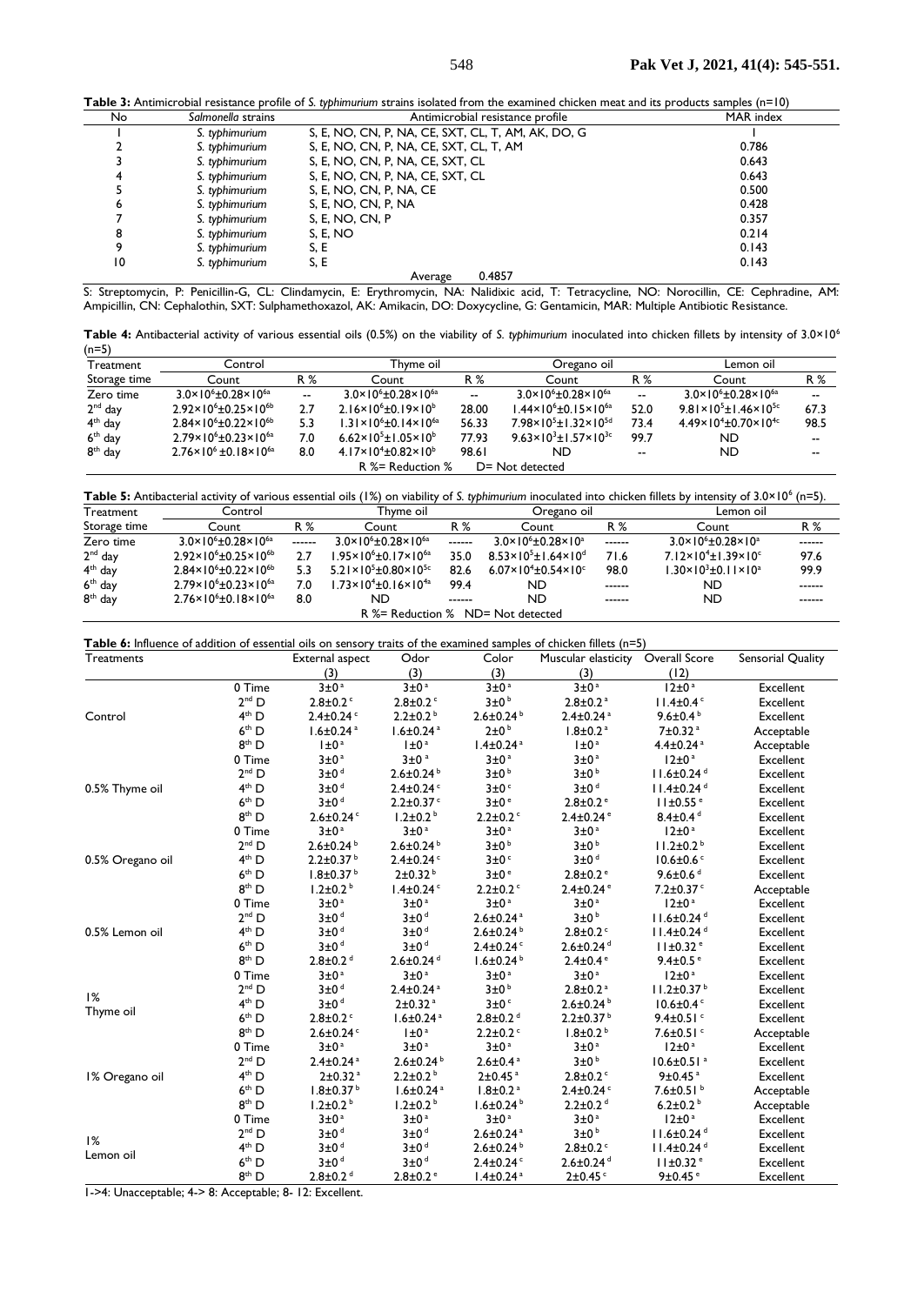

**Table 7:** Correlation between *S. typhimurium* Count and Overall sensory score of chicken fillets under effect of various essential oils treatments in refrigerator storage

|                  |                      | 0 Time              | 2ndD                 | 4th D                | 6th D                | 8th D                | Correlation coefficient |
|------------------|----------------------|---------------------|----------------------|----------------------|----------------------|----------------------|-------------------------|
| 0.5% Thyme oil   | Overall SS (12)      | 12                  | 11.6                 | 11.4                 |                      | 8.4                  | 0.827163                |
|                  | S. typhimurium Count | $3.0 \times 10^{6}$ | $2.16 \times 10^{6}$ | $1.31 \times 10^{6}$ | $6.62 \times 10^{5}$ | $4.17 \times 10^{4}$ |                         |
| 0.5% Oregano oil | Overall SS (12)      | 12                  | 11.2                 | 10.6                 | 9.6                  | 7.2                  | 0.6257611               |
|                  | S. typhimurium Count | $3.0 \times 10^{6}$ | $.44 \times 10^{6}$  | $7.98 \times 10^{5}$ | $9.63 \times 10^{3}$ | <b>ND</b>            |                         |
| 0.5% Lemon oil   | Overall SS (12)      | 12                  | 11.6                 | 11.4                 | н                    | 9.4                  | 0.629611                |
|                  | S. typhimurium Count | $3.0 \times 10^6$   | $9.81 \times 10^{5}$ | $4.49 \times 10^{4}$ | <b>ND</b>            | <b>ND</b>            |                         |
| I% Thyme oil     | Overall SS (12)      | 12                  | 11.2                 | 10.6                 | 9.4                  | 7.6                  | 0.8515376               |
|                  | S. typhimurium Count | $3.0 \times 10^{6}$ | $.95 \times 10^{6}$  | $5.21 \times 10^{5}$ | $1.73 \times 10^{4}$ | <b>ND</b>            |                         |
| 1% Oregano oil   | Overall SS (12)      | 12                  | 10.6                 |                      | 7.6                  | 6.2                  | 0.842889                |
|                  | S. typhimurium Count | $3.0 \times 10^{6}$ | $8.53 \times 10^{5}$ | $6.07 \times 10^{4}$ | <b>ND</b>            | ND.                  |                         |
| 1% Lemon oil     | Overall SS (12)      | 12                  | 11.6                 | 11.4                 | П                    |                      | 0.4855317               |
|                  | S. typhimurium Count | $3.0 \times 10^{6}$ | $7.12 \times 10^4$   | $1.30 \times 10^3$   | <b>ND</b>            | <b>ND</b>            |                         |
| $- -$            |                      |                     |                      |                      |                      |                      |                         |

SS= Sensory score. ND= Not Detected.

The results also shown varying degrees of positive correlation between *S. typhimurium* count and sensory score of chicken fillets under effect of various essential oils treatments in refrigerator storage as shown in Table 7.

## **DISCUSSION**

Chicken meat and its products are exposed to contamination with *Salmonella* from many sources, primary during pre-processing, and processing steps and secondary after processing through packaging, marketing and storage. This contamination may render it harmful to consumers.

Several previous reports found different *S. typhimurium* incidences in chicken meat, and lower incidences of *S. typhimurium* have also been reported [\(Zaki and Hadad, 2019\).](https://paperpile.com/c/e3NEDd/6IVjN)

Meanwhile, multiple antimicrobial resistant *S. typhimurium* is recognized as an environmental hazard to the food supply and human health [\(Berrang](https://paperpile.com/c/e3NEDd/b6uhu+1884Q+Ip0uI) *et al.,* 2006; Medeiros *et al.,* [2011; and Abd-Elghany](https://paperpile.com/c/e3NEDd/b6uhu+1884Q+Ip0uI) *et al.,* 2015). The current results may be linked to the widespread use of several antimicrobials in the mass production of chickens for treatment, prophylaxis, and/or promotion of growth [\(Agyare](https://paperpile.com/c/e3NEDd/EviKr+qxeGW+JaZzd) *et al.,* 2019). Resistant *S. typhimurium* can be transmitted from animals to humans through the ingestion of contaminated food and thus pose a public health risk.

Regarding our findings, similar results were reported by Medeiros *et al.* (2011), and Soomro *et al,* (2011) with *S. typhimurium* isolates resistant to streptomycin (100%), ampicillin (83.3%), tetracycline (38.9%), nalidixic acid (11.1%), and gentamicin (11.1%). Inversely, previous reports found that *S. typhimurium* had a complete resistance to streptomycin, erythromycin, sulfamethoxazole, oxytetracycline, amoxicillin, penicillin, and nalidixic acid, albeit within a lower (4%) gentamicin resistance [\(Abd-Elghany](https://paperpile.com/c/e3NEDd/b6uhu) *et al.,* 2015). A different study reported differences in the anti-bacteriogram pattern of the chicken (Li *et al.,* [2017\).](https://paperpile.com/c/e3NEDd/RxKM6+8hSLC+pKDS4)

Results in this study showed the reduction percentages of *S. typhimurium* counts obtained by treatment with different concentrations of thyme, oregano, and lemon essential oils. All results showed a significant reduction of *S. typhimurium* counts with the highest inhibition obtained using 1% lemon essential oil. Essential oils with the strong antibacterial properties against foodborne pathogens contain an exorbitant number of phenolic compounds [\(Burt, 2004; Chouhan](https://paperpile.com/c/e3NEDd/s8uro+64Ded+wWY1m) *et al.,* 2017). It would thus appear reasonable to have a similar antimicrobial mechanism of action with other phenolic compounds based on their ability to disintegrate the outer membrane of Gram-negative bacteria, release lipopolysaccharides and increase cytoplasmic membrane permeability to ATP [\(Lambert](https://paperpile.com/c/e3NEDd/7UMmM) *et al.,* 2001). The composition of essential oils is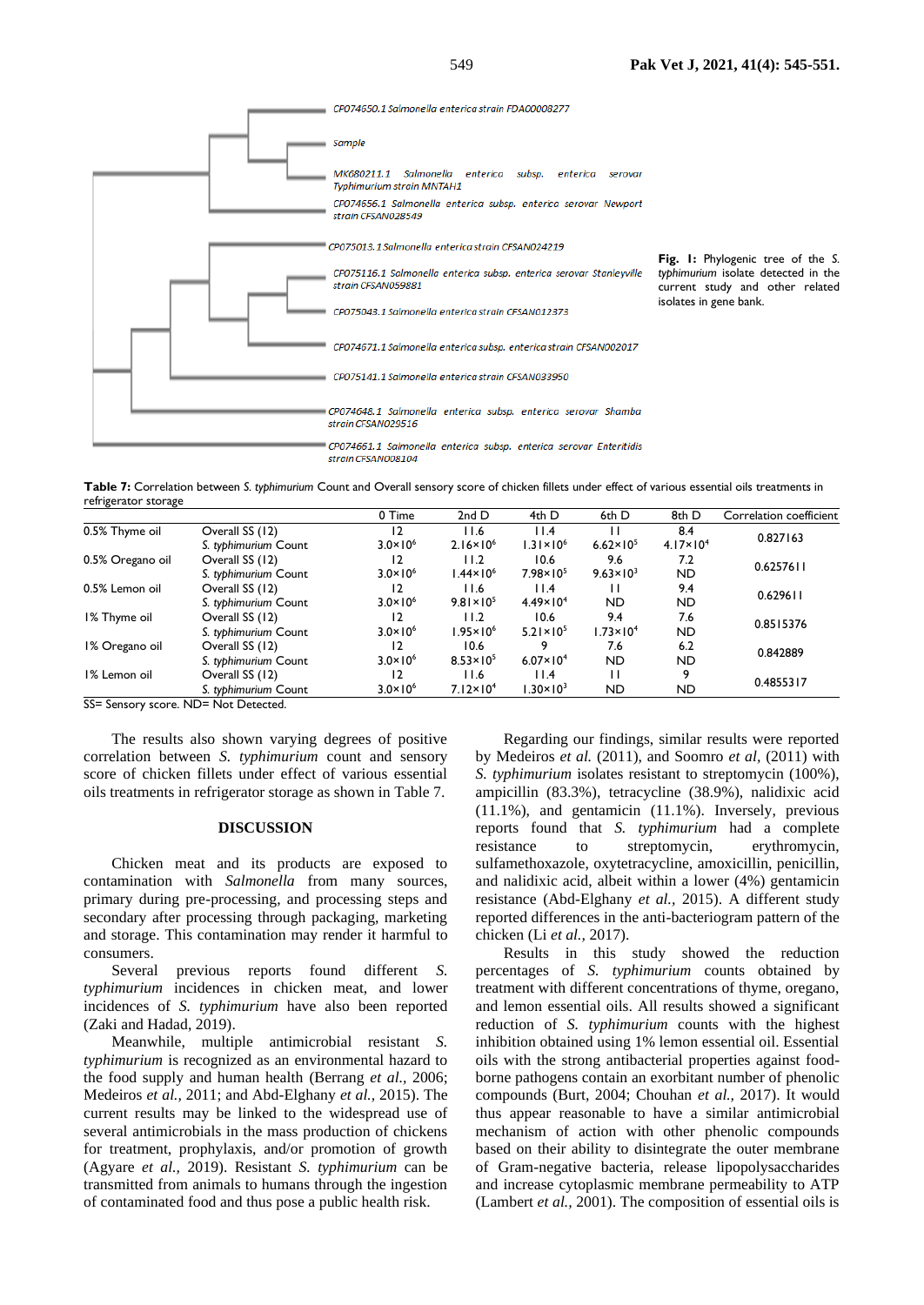based on a variety of factors like extraction method, harvesting season, and geographic sources [\(Sadeh](https://paperpile.com/c/e3NEDd/siVJa+lcj2g) *et al.,* [2019\).](https://paperpile.com/c/e3NEDd/siVJa+lcj2g) The strongest antimicrobial action has been demonstrated in essential oils produced from the herbs harvested during or after flowering [\(Burt, 2004\).](https://paperpile.com/c/e3NEDd/s8uro) This may explain the findings obtained from this study, which may be attributed to differences in the quantity of phenolic compounds in used essential oils with the highest quantity in lemon essential oil followed by essential oils of oregano and thyme, respectively.

In details, thyme oil exhibits excellent inactivation effect against *Salmonella* (Mazzarrino *et al.,* 2015). And therefore, the application of thyme oil in food preservation is highly utilized. Likewise, oregano essential oils have been reported to have antimicrobial activity against a variety of Gram-positive, Gram-negative bacteria, yeasts and molds *in vitro* conditions (Viuda-Martos *et al.,* 2007). The efficacy of oregano essential oil has been tested in food systems such as meat, taramasalad, and aubergine salad (Skandamis *et al.,* 2002). Furthermore, the effects of essential oils and their components on bacterial growth and survival have been studied for many years. The components of citrus essential oils carvacrol, citral, and geraniol had strong activity against *S. typhimurium* and its rifampicin resistant mutant *in vitro*. The fractions were more active against all bacteria than were the oils themselves. These citrus oils did not reduce populations of *S. Senftenberg*, but lime terpeneless, terpineol, and geraniol reduced it 100%. Lime terpeneless oil, orange terpeneless oil, lemon terpeneless oil, and d-limonene reduced growth from 100 to 50% ranked from the most to the least (O'Bryan *et al.,* 2008).

Decreasing *S. typhimurium* count is not responsible for increasing sensory score and that it does not express itself by changing chicken meat sensory characteristics. Herein lies its great hazard to public health, as it is not possible for the consumer to recognize its presence physically. A previous result found that a value-added dried meat product obtained by using oregano essential oil to enhance food safety received an acceptable sensory response from consumers (Hernández *et al.,* 2017).

Preservative effects of these essential oils may be due to their antioxidant effect in agreement with Fratianni *et al.* (2010) who recorded minimal chicken meat oxidative deterioration of fatty acids during the first 4 days of storage and increased at 8<sup>th</sup> of storage with essential oils treatment. These essential oils, also, inhibit food spoilage microorganisms (Gutierrez *et al.,* 2009). Oregano essential oil inhibited the behaviour of *S. typhimurium* in sterile and naturally contaminated beef fillets stored under aerobic, modified atmosphere consisting of and a vacuum packaged environment during storage at 5°C (Skandamis *et al.,* 2002).

**Conclusions:** We aimed to evaluate occurrence of multidrug-resistant *S. typhimurium* in chicken meat, to study the effects of different essential oils on its viability. Results of the current study showed the potential importance of chickens as a source of multiple antimicrobial-resistant *S. typhimurium* for human infections. Essential oils of thyme, oregano, and lemon, mainly the essential oil of lemon, were effective in mitigating the growth of *S. typhimurium* attached to chicken breast. Most importantly, the tested essential oils, not only inhibited *S. typhimurium* inoculated into chicken fillets but also improved their sensory features within 8 days of cold storage. A 1% lemon essential oil was found to be the greatest one with a soundest antimicrobial and acceptable sensory score. We demonstrated that the natural essential oils could displace chemical antimicrobials.

**Authors contribution:** Alaa Eldin M.A. Morshdy and Mohamed A. Hussein conceived and designed the study. Boshra M. Nahla; Saleh Shafik; Alaa Eldin M.A. Morshdy, and Mohamed A. Hussein executed the experiment. Mohamed A. Hussein; Alaa Eldin M.A. Morshdy, and Boshra M. Nahla analyzed the data. All authors interpreted the data, critically revised the manuscript for important intellectual contents and approved the final version.

#### **REFERENCES**

- Agyare C, Boamah VE, Zumbi CN, *et al.,* 2019. antibiotic use in poultry production and its effects on bacterial resistance. Antimicrobial Resistance - A Global Threat. https://doi.or[g/10.5772/](http://dx.doi.org/10.5772/intechopen.79371) [intechopen.79371.](http://dx.doi.org/10.5772/intechopen.79371)
- [Angulo FJ, Nargund VN and Chiller TC, 2004. Evidence of an](http://paperpile.com/b/e3NEDd/W5J32)  [association between use of anti-microbial agents in food animals](http://paperpile.com/b/e3NEDd/W5J32)  [and anti-microbial resistance among bacteria isolated from humans](http://paperpile.com/b/e3NEDd/W5J32)  [and the human health consequences of such resistance. Zentralbl](http://paperpile.com/b/e3NEDd/W5J32)  [Veterinarmed B 51:374-9.](http://paperpile.com/b/e3NEDd/W5J32)
- [Berrang ME, Ladely SR, Simmons M,](http://paperpile.com/b/e3NEDd/Ip0uI) *[et al.,](http://paperpile.com/b/e3NEDd/JaZzd)* 2006. [Antimicrobial](http://paperpile.com/b/e3NEDd/Ip0uI)  [resistance patterns of](http://paperpile.com/b/e3NEDd/Ip0uI) *Salmonella* from retail chicken. Int J Poult Sci 5:351-4.
- [Burt S, 2004. Essential oils: their antibacterial properties and potential](http://paperpile.com/b/e3NEDd/s8uro)  [applications in foods-a review. Int J Food Microbiol 94:223-53.](http://paperpile.com/b/e3NEDd/s8uro)
- [Chen H-M, Wang Y, Su L-H,](http://paperpile.com/b/e3NEDd/maZa7) *[et al.,](http://paperpile.com/b/e3NEDd/JaZzd)* [2013. Nontyphoid](http://paperpile.com/b/e3NEDd/maZa7) *Salmonella* [infection: microbiology, clinical features, and antimicrobial therapy.](http://paperpile.com/b/e3NEDd/maZa7)  Pediatr Neonato | 54:147-52.
- Chouhan S, Sharma K and Guleria S, 2017. Antimicrobial activity of some essential oils-present status and future perspectives. Medicines 4:58.
- [Crump JA, Sjölund-Karlsson M, Gordon MA,](http://paperpile.com/b/e3NEDd/L7o6z) *[et al.,](http://paperpile.com/b/e3NEDd/JaZzd)* 2015[. Epidemiology,](http://paperpile.com/b/e3NEDd/L7o6z)  [Clinical Presentation, Laboratory Diagnosis, Antimicrobial](http://paperpile.com/b/e3NEDd/L7o6z)  Resistance [and Antimicrobial Management of Invasive](http://paperpile.com/b/e3NEDd/L7o6z) *Salmonella* [Infections. Clin Microbiol Rev 28:901-37.](http://paperpile.com/b/e3NEDd/L7o6z)
- Goda SK, Elsayed IE, Khodair TA, *et al.,* 2010. Screening for and isolation and identification of malathion-degrading bacteria: cloning and sequencing a gene that potentially encodes the malathion-degrading enzyme, carboxylestrase in soil bacteria. Biodegradation 21:903-13.
- Hernández H, Fraňková A, Sýkora T, *et al.,* 2017. The effect of oregano essential oil on microbial load and sensory attributes of dried meat. J Sci Food Agric 97: 82-7.
- [Heredia N and García S, 2018. Animals as sources of food-borne](http://paperpile.com/b/e3NEDd/tlEiD)  [pathogens: A review. Anim Nutr 4:250-5.](http://paperpile.com/b/e3NEDd/tlEiD)
- [Kahraman T, Issa G, Altunatmaz SS,](http://paperpile.com/b/e3NEDd/HipzE) *et al.,* 2016. Effects of oregano [essential oil, grapefruit seed extract and their combination on the](http://paperpile.com/b/e3NEDd/HipzE)  [growth and survival of](http://paperpile.com/b/e3NEDd/HipzE) *Salmonella Typhimurium* and *Listeria monocytogenes* in poultry fillets [under modified atmosphere](http://paperpile.com/b/e3NEDd/HipzE)  [packaging. Slov Vet Zb 53:5-12.](http://paperpile.com/b/e3NEDd/HipzE)
- [Kantachote D and Charernjiratrakul W, 2008. Selection of lactic acid](http://paperpile.com/b/e3NEDd/ExFeT)  [bacteria from fermented plant beverages to use as inoculants for](http://paperpile.com/b/e3NEDd/ExFeT)  [improving the quality of the finished product. Pak J Biol Sci](http://paperpile.com/b/e3NEDd/ExFeT)  [11:2545-52.](http://paperpile.com/b/e3NEDd/ExFeT)
- [Lambert RJ, Skandamis PN, Coote PJ,](http://paperpile.com/b/e3NEDd/7UMmM) *[et al.,](http://paperpile.com/b/e3NEDd/JaZzd)* 2001. [A study of the](http://paperpile.com/b/e3NEDd/7UMmM)  [minimum inhibitory concentration and mode of action of oregano](http://paperpile.com/b/e3NEDd/7UMmM)  [essential oil, thymol and carvacrol. J Appl Microbiol 91:453-62.](http://paperpile.com/b/e3NEDd/7UMmM)
- [Lapage SP, 1976. Biochemical Tests for Identification of Medical](http://paperpile.com/b/e3NEDd/kB1T8)  Bacteria. | Clin Pathol 29:958.
- Li K, Ye S, Alali WQ, *et al.,* [2017. Antimicrobial susceptibility, virulence](http://paperpile.com/b/e3NEDd/pKDS4)  [gene and pulsed-field gel electrophoresis profiles of](http://paperpile.com/b/e3NEDd/pKDS4) *Salmonella enterica* [serovar Typhimurium recovered from retail raw chickens,](http://paperpile.com/b/e3NEDd/pKDS4)  [China. Food Cont 72:36-42.](http://paperpile.com/b/e3NEDd/pKDS4)